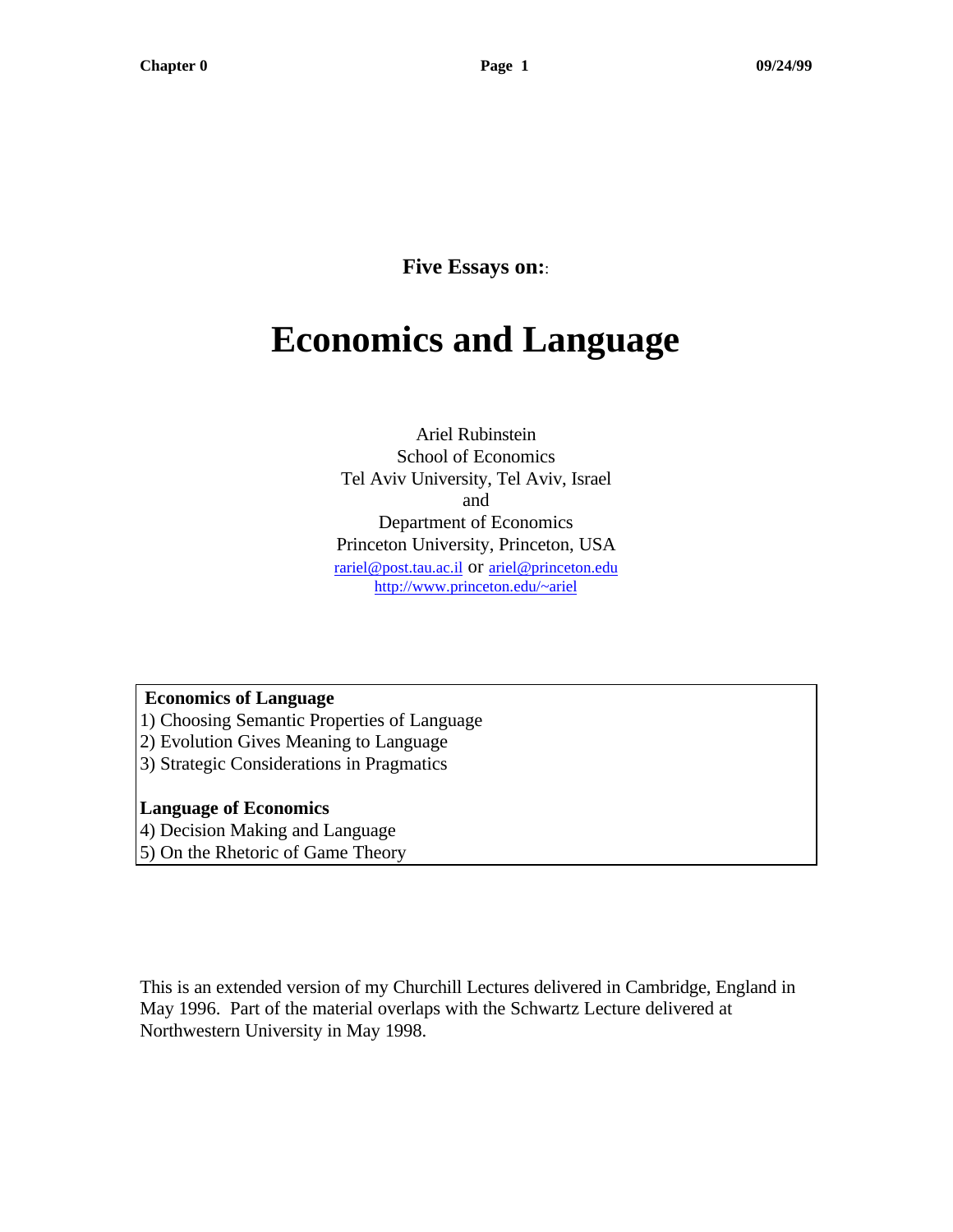### **Acknowledgements**

This book emerged from the kind invitation of the fellows of Churchill College to deliver the Churchill Lectures at 1996. It is a pleasure for me to use this opportunity to thank Frank Hahn, whose support and encouragement during my career has been unforgettable.

Three people agreed on very short notice to provide their written comments and to publish them in the book: Tilman Borgers, Bart Lipman and Johan van Benthem. I thank them wholeheartedly for their willingness to do so. The idea to add comments to the book should be credited to Chris Harrison, the Cambridge University Press editor of this book.

Several people have commented on parts of the text in its various stages. In particular, I would like to thank Bart Lipman, Martin Osborne and Ran Spiegler, who were always ready to help.

My thanks to Nina Reshef and Sharon Simmer, who helped me with language editing; the remaining errors are my own.

Finally, I would like to acknowledge the financial support given me by the Israeli Science Foundation. I am also grateful to The Russell Sage Foundation and New York University, which hosted me during the period when much of the writing was completed.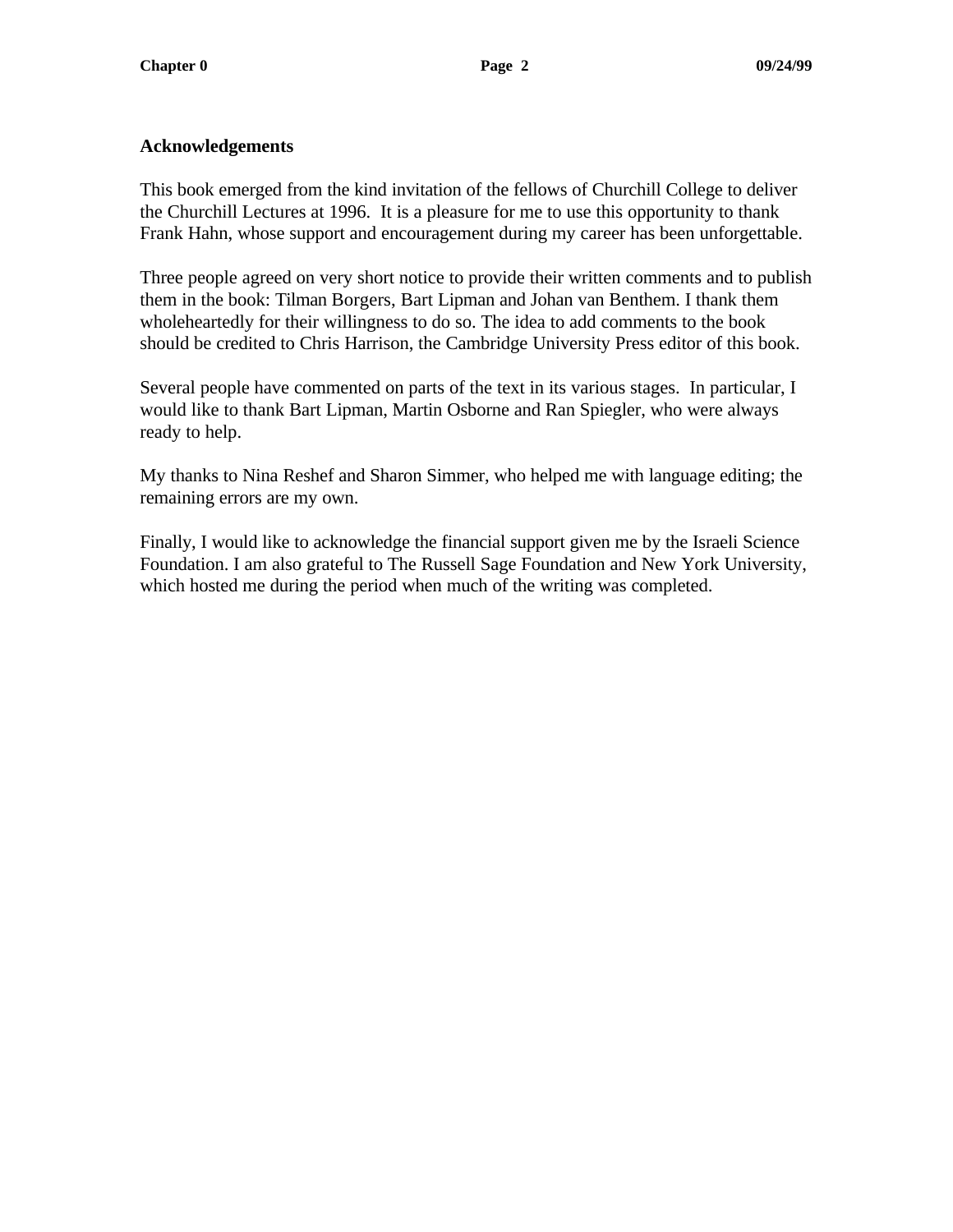# **Chapter 0: Economics and Language**

The psychologist Joel Davitz once wrote: "I suspect that most research in the social sciences has roots somewhere in the personal life of the researcher, though these roots are rarely reported in published papers." (Davitz, 1976). The first part of this statement definitely applies to this book. Though I am involved in several fields of economics and game theory, all my academic research has been motivated by my childhood desire to understand the way that people argue. In high school, I wanted to study logic which I thought would be useful in political debates or in legal battles against evil once I fulfilled my dream of becoming a solicitor. Unfortunately, I became neither a lawyer nor a politician and I have since come to understand that logic is not a very useful tool in these areas in any case. Nonetheless, I continued to explore formal models of game theory and economic theory, though not in the hope of predicting human behavior, not in anticipation to predict the stock market prices, and without any illusion about the ability of capturing all of reality in one simple model. I am simply interested the reasoning decision making behind and in the arguments people bring in debates. I am still puzzled and even fascinated, by the magic of the links between the formal language of mathematical models and natural language. This brings me to the subject of this lecture - "Economics and Language".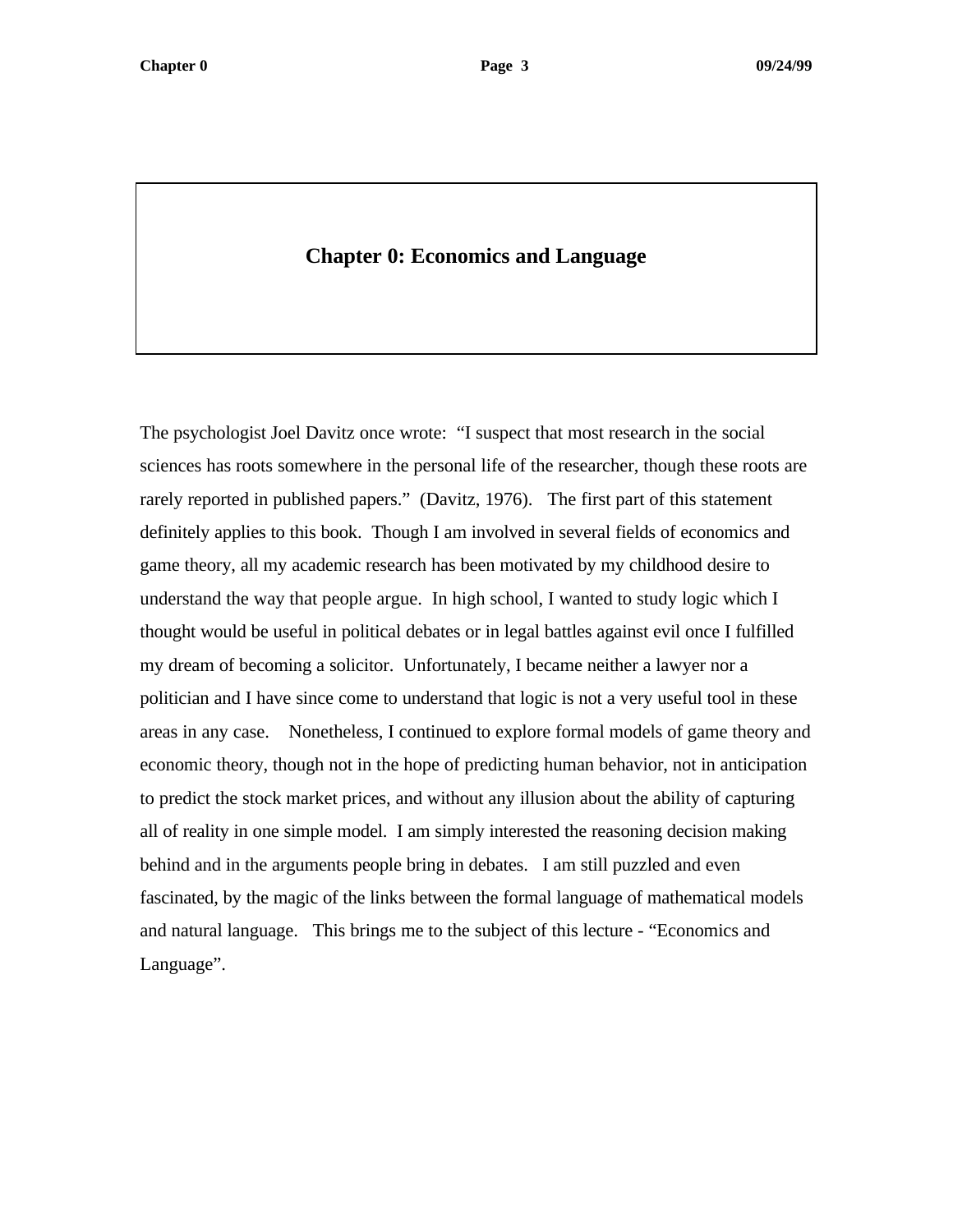#### **0.1. Economics and Language**

The title of these lectures may be misleading. Although the caption "Economics and Language" is a catchy title, it is too vague. It encompasses numerous subjects most of which will not be touched on here. This series of lectures will briefly address five issues which fall under this general heading. The issues can be presented in the form of five questions::

- Why do we tend to arrange things on a line and not on a circle?
- How is it that the utterance "be careful" is understood by the listener as a warning and not as an invitation to a dance?
- How is it that the statement "it is not raining very hard" is understood to mean "it is rainy but not very hard"?
- Does the textbook utility function  $log(x_1+1)x_2$  make sense?
- Is the use of the word "strategy" in game theory rhetorical?

All the issues discussed in these lectures lie somewhere between economic theory and the study of language. Two questions spring to mind:

Why would economic theory be relevant to linguistic issues? Economic theory is an attempt to explain regularities in human interaction and the most fundamental non-physical regularity in human interaction is natural language. Economic theory carefully analyses the design of social systems; language is, in part, a mechanism of communication. Economics attempts to explain social institutions as regularities deriving from the optimization of certain functions; this may be applicable to language as well. In these lectures I will try to demonstrate the relevance of economic thought to the study of language by presenting several "economic-like" analyses to address linguistic issues. Why would economic theory be a relevant subject of research from the point of view of language? Because economic agents are human beings for whom language is a central tool in the process of making decisions and forming judgments. And because, the other important "players" in Economic Theory, namely ourselves, the economic theorists, use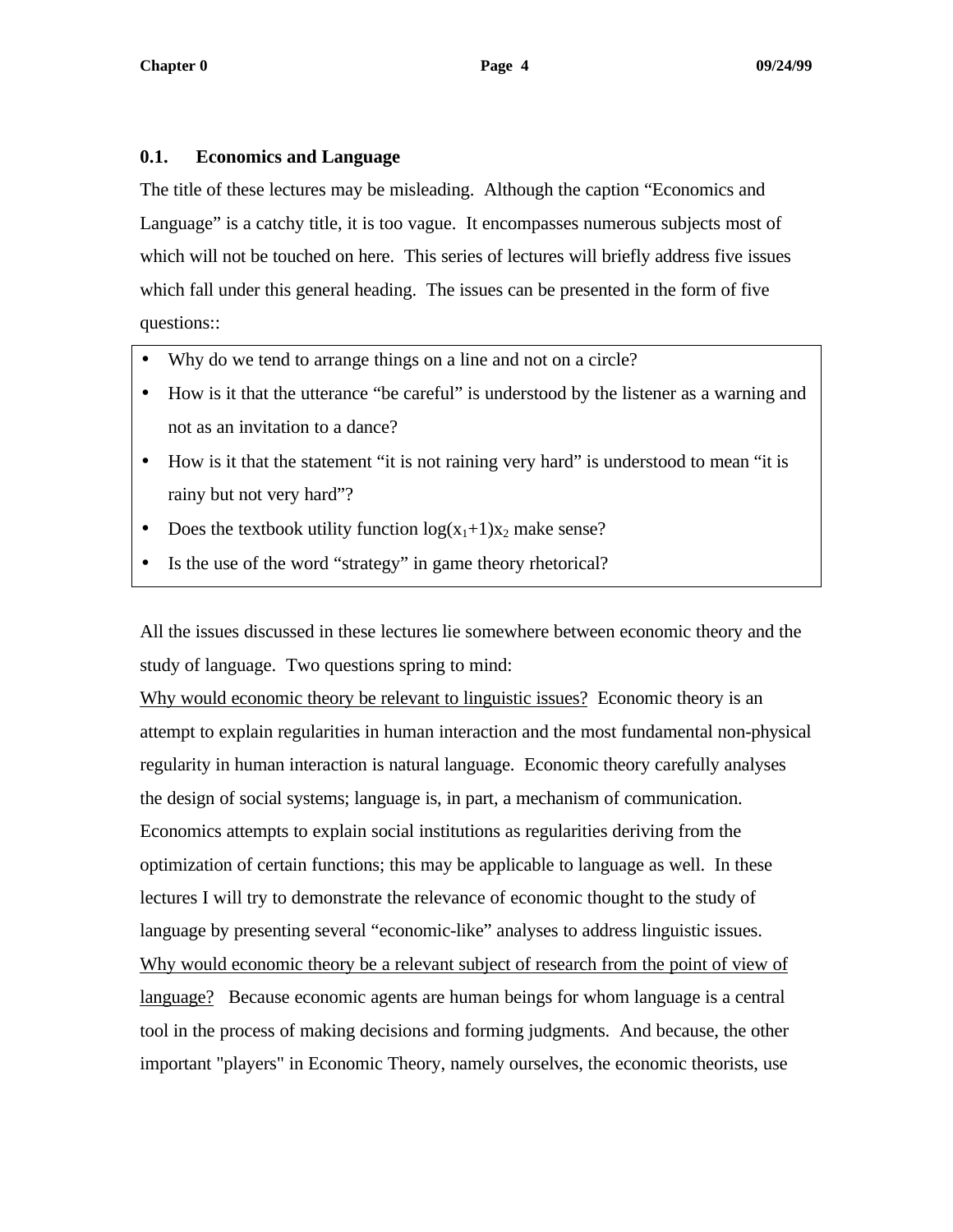formal models but these are not simply mathematical models; their significance derives from their interpretation which is expressed using daily language terms.

#### **0.2 Outline of the Lectures**

The book deals with five independent issues organized into two groups:

**Part I** is entitled "Economics of Language" and comprises the core of this book. In Part I, methods taken from economic theory are used to address questions regarding natural language. The basic approach is that language serves certain functions from which the properties of language are derived.

In **Chapter 1**, I assume that language is the product of a "fictitious optimizer" who operates behind a "veil of ignorance". The substantive issue studied in this chapter is the structure imposed on binary relations in daily language. The designer chooses properties of binary relations that will serve the users of the language. The three parts of the chapter discuss three distinct targets of binary relations:

(1) To enable the user of the relation to point out nameless elements.

(2) To improve the accuracy with which the vocabulary spanned by the relation approximates the actual terms to which the user of the language is referring.

(3) To facilitate the description of the relation by means of examples.

It will be shown that optimization with respect to these three targets explains the popularity of linear orderings in natural language.

In **Chapter 2**, we discuss the evolutionary development of the meaning of words. The analytical tool used is a variant of the game theoretic notion of evolutionary stable strategy. Complexity considerations are added to the standard notion of evolutionary stable equilibrium as an additional evolutionary factor.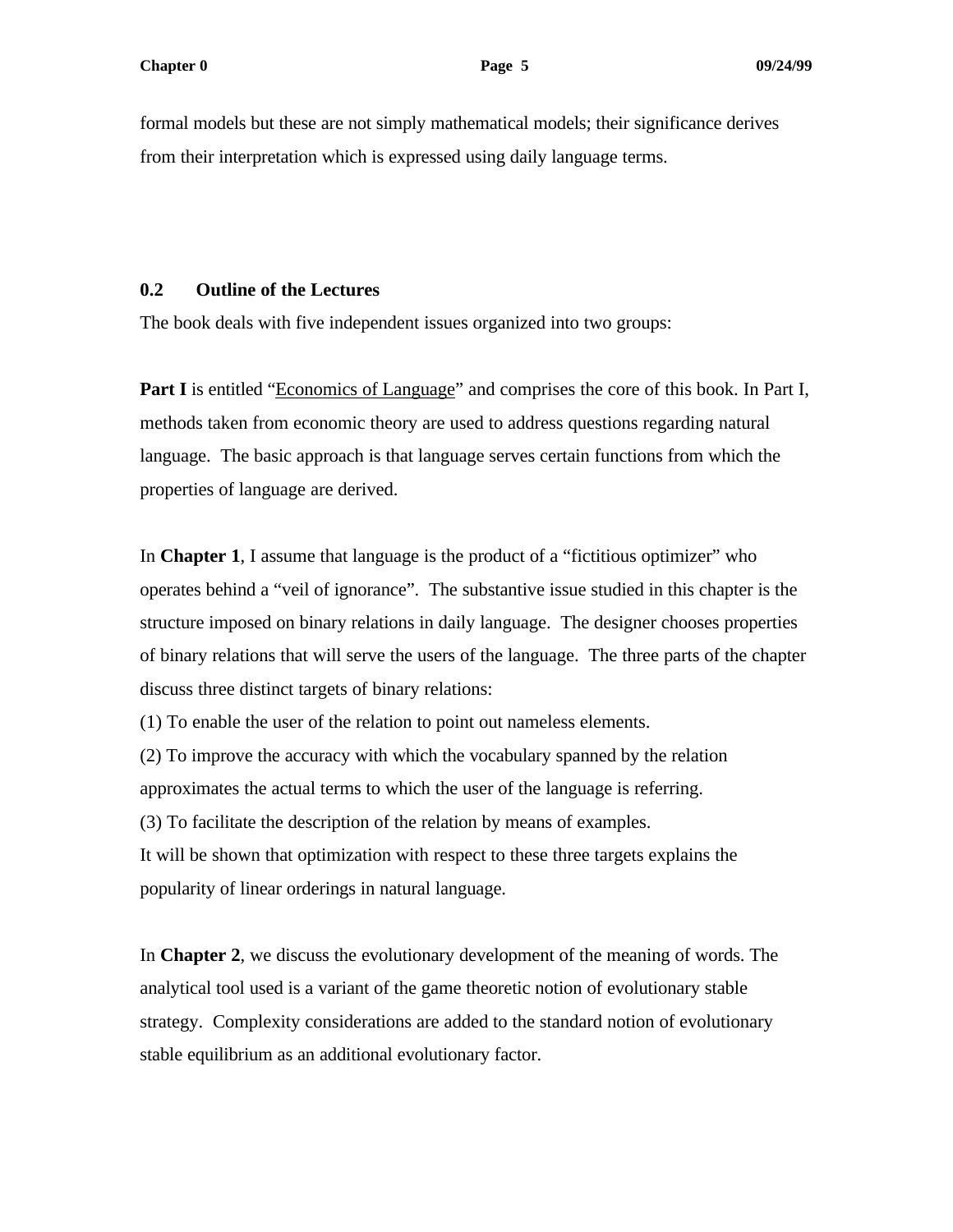**Chapter 0 09/24/99 Page 6 09/24/99** 

In **Chapter 3**, I touch on pragmatics, the topic furthest from traditional economic issues that is discussed in these essays. Pragmatics searches for rules that explain the difference in meaning between a statement made in a conversation and one when it is stated in isolation. Grice examined such rules in the framework of a conversation in which the participants are assumed to be cooperative. Here, game-theoretical analysis will be used to explain a certain phenomenon found in debates.

**Part II** is entitled Language of Economics and includes two essays:

**Chapter 4** deals with the Language of Economic Agents. The starting point of the discussion is that decision makers, when making deliberate choices, often verbalize their deliberations. This assumption is especially fitting when the "decision maker" is a collective but also has appeal when the decision maker is an individual. Tools of mathematical logic are used to formulize the assumption. The objective is to analyse the constraints on the set of preferences which arise from natural restrictions on the language used by the decision maker to verbalize his preferences. I demonstrate in two different contexts that the definability constraint severely restricts the set of admissible preferences.

**Chapter 5** focuses on the rhetoric of game theory. Much has been written on the rhetoric of economics in general; little, however, has been written on the rhetoric of game theory. The starting point of the discussion is that an economic model is a combination of a formal model and its interpretation. Using the Nash bargaining solution as an illustration I will first make the obvious claim that differences in models which seem equivalent result in significant differences in the interpretation of their results. The main argument of the chapter is more controversial. I will argue that the rhetoric of game theory is misleading in that it creates the impression that game theory is more "useful" than it actually is and that a better interpretation would make game theory much less relevant than is usually claimed in the applied game theory literature.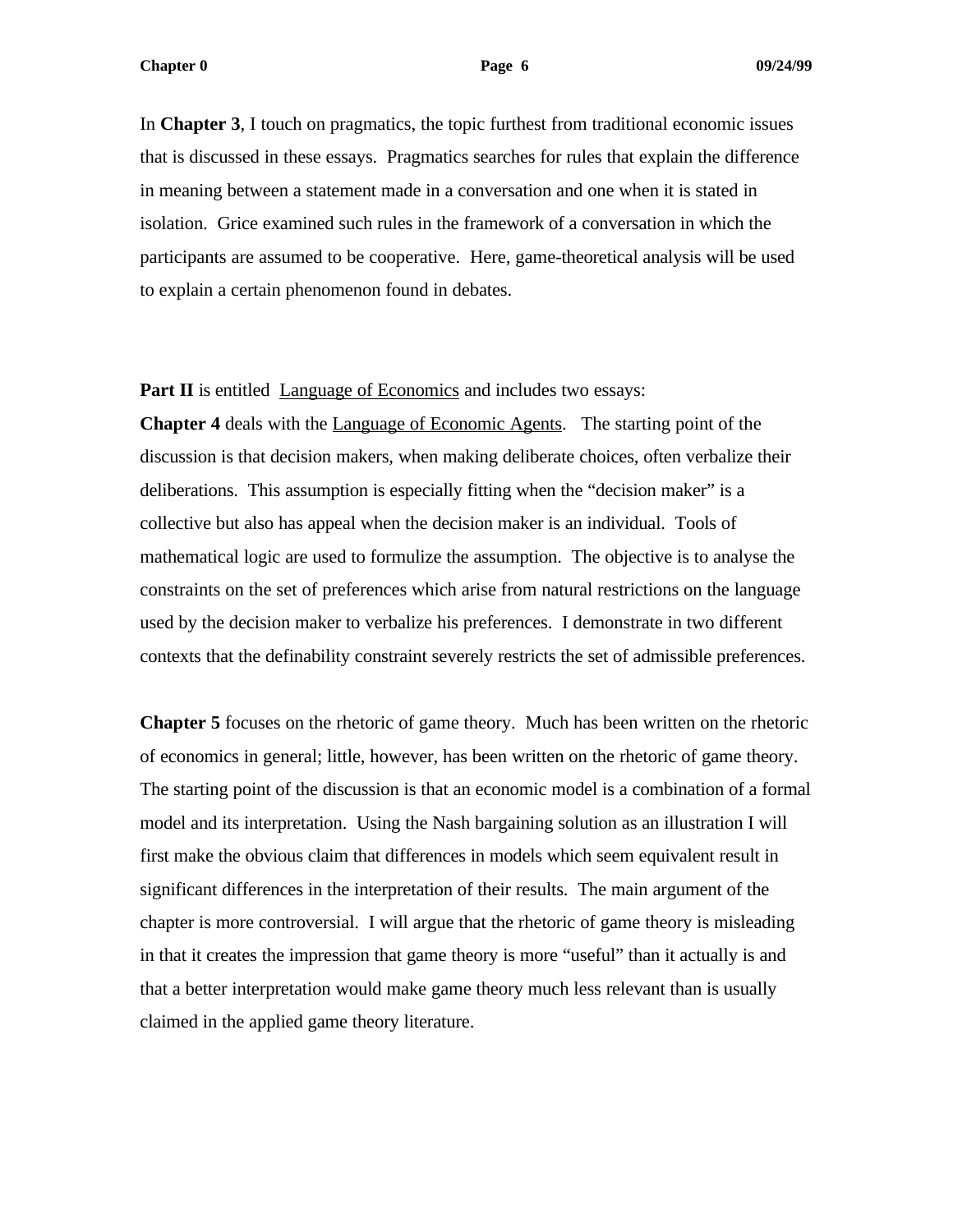**Chapter 0 29/24/99 Page 7** 2022/24/99

Though the book covers several distinct issues under the heading of "economics and language", it by no means covers all the issues that might be subsumed under this rubric. For example, I do not discuss the (largely ignored) literature labeled the "economics of language" which was surveyed recently in a special issue of the International Journal of the Sociology of Language (see Grin (1996)). Grin (1996) defines the "economics of language" as "a paradigm of theoretical economics and uses the concepts and tools of economics in the study of relationships featuring linguistic variables; it focuses principally, but not exclusively on those relationships in which economic variables play a part". This body of research does indeed revolve around traditional "economic variables" and related issues such as "the economic costs and benefits of multi-language society", "languagebased inequality", and "language and nationalism". However, despite the similar headings, those issues are very far from my interests as expressed in this book.

#### **0.3 One more Personal Comment**

While browsing through the literature in preparation for these lectures, I came across a short article written by Jacob Marshack entitled the "Economics of Language" (Marschak (1965)). The article begins with a discussion between engineers and psychologists regarding the design of the communication system of a small fighter plane. Following the discussion Marschak states: "The present writer... apologizes to those of his fellow economists who might prefer to define their field more narrowly, and who would object to... identification of economics with the search of optimality in fields extending beyond, though including, the production and distribution of marketable goods." He then continues: "Being ignorant of linguistics, he apologizes even more humbly to those linguists who would scorn the designation of a simple dial-and-buttons systems a language." I don't feel that any apology is due to economists... but I do feel a sincere apology is owed to linguists and philosophers of language. Although I am quite ignorant in those areas, I hope that these essays have presented some interesting ideas for the study of language.